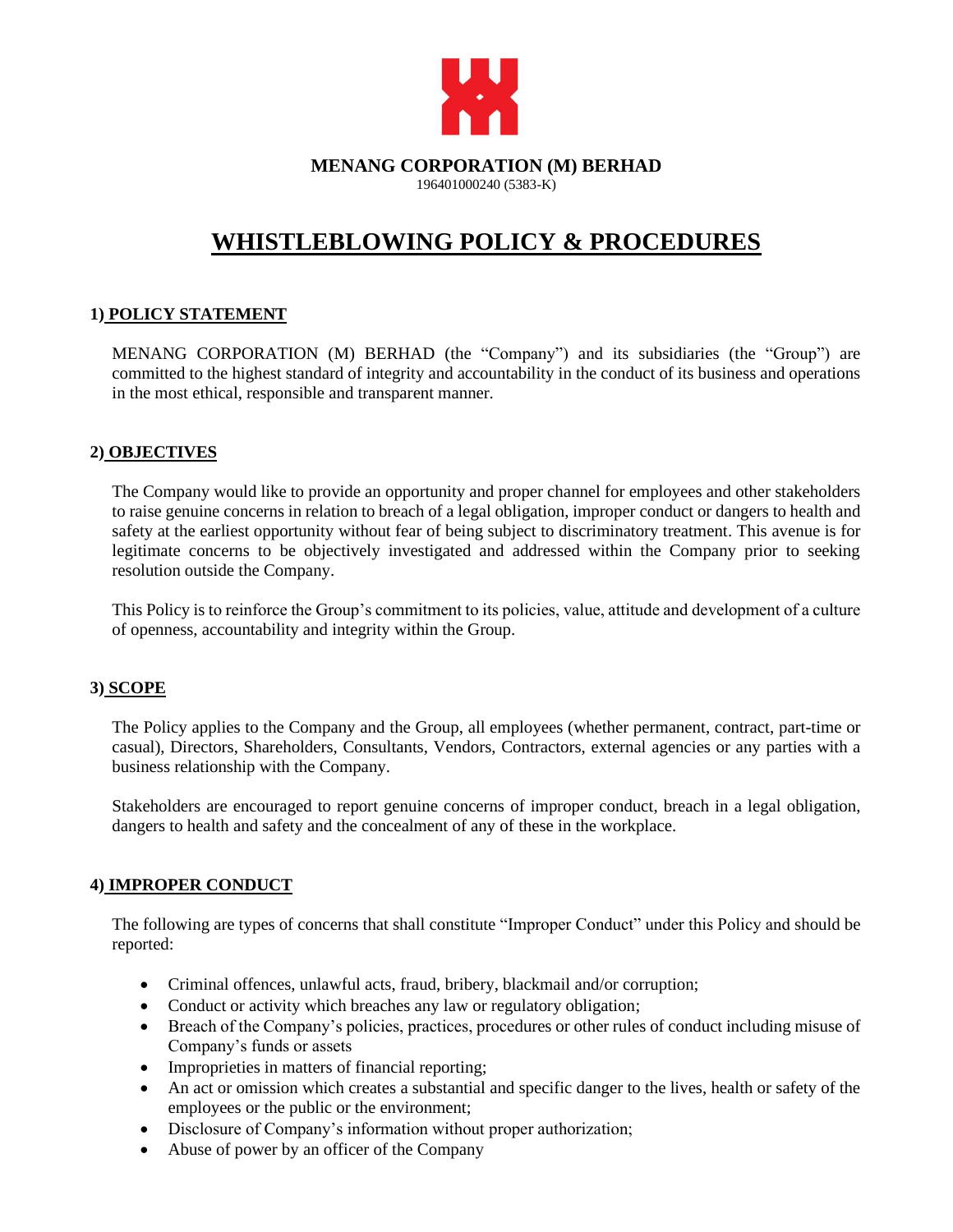- Commission of acts which intimidate, harass and/or victimize any member of the Board of Directors, Management or employee of the Company;
- Concealment of any of the above

NOTE: The above list is not exhaustive and includes any act or omission, which if proven, will constitute a criminal offence under relevant legislations.

### **5) CHANNELS OF COMMUNICATION**

- a) Disclosure of information should initially and promptly be made by the Whistleblower to one or more of the Whistleblowing Committee Members, namely:
	- Mr. Chee Wai Hong *(Independent Non-Executive Director)*
	- Mr. Yee Chun Lin *(Independent Non-Executive Director)*
- b) Reports under this Policy may be made through e-mail [\(wbcreport@menangcorporation.com\)](mailto:wbcreport@menangcorporation.com) or by mail to address below (using the 'Whistleblower Report' attached per *Appendix 1*) to the Whistleblowing Committee or to ANY of the above persons at the following:

#### *Mailing Address*: **MENANG CORPORATION (M) BERHAD**

Wisma OZ, No. 11-1, Jalan Kuchai Maju 5, Kuchai Entrepreneurs' Park, Jalan Kuchai Lama 58200 Kuala Lumpur.

c) An anonymous disclosure will not be entertained. However, the Company has discretion to investigate such disclosures.

#### **6) REQUIRED EVIDENCE**

- a) The Whistleblower should be able to provide the disclosure in writing, information regarding the type of activity or conduct, identity of the person(s) suspected as being involved, when it occurred and who was affected.
- b) The Whistleblower must have first-hand knowledge or information of the facts, that is, information obtained from third party or "hearsay" will not be entertained. All reports should be made in good faith, any of the following should not be reported:
	- False or malicious allegations;
	- Defamatory allegations;
	- Concerns without any basis or with insufficient evidence.
- c) However, the Whistleblower should not be discouraged from making a report because they are unsure whether there is sufficient evidence to support their allegations.

#### **7) CONFIDENTIALITY & PROTECTION**

- a) A Whistleblower must identify himself / herself when submitting a report/disclosure. Upon making the disclosure in good faith:
	- The Whistleblower will be protected from any reprisal within the Company or its subsidiaries as a direct consequence of the disclosure. This would include disciplinary measures, demotion, suspension or termination of employment or services;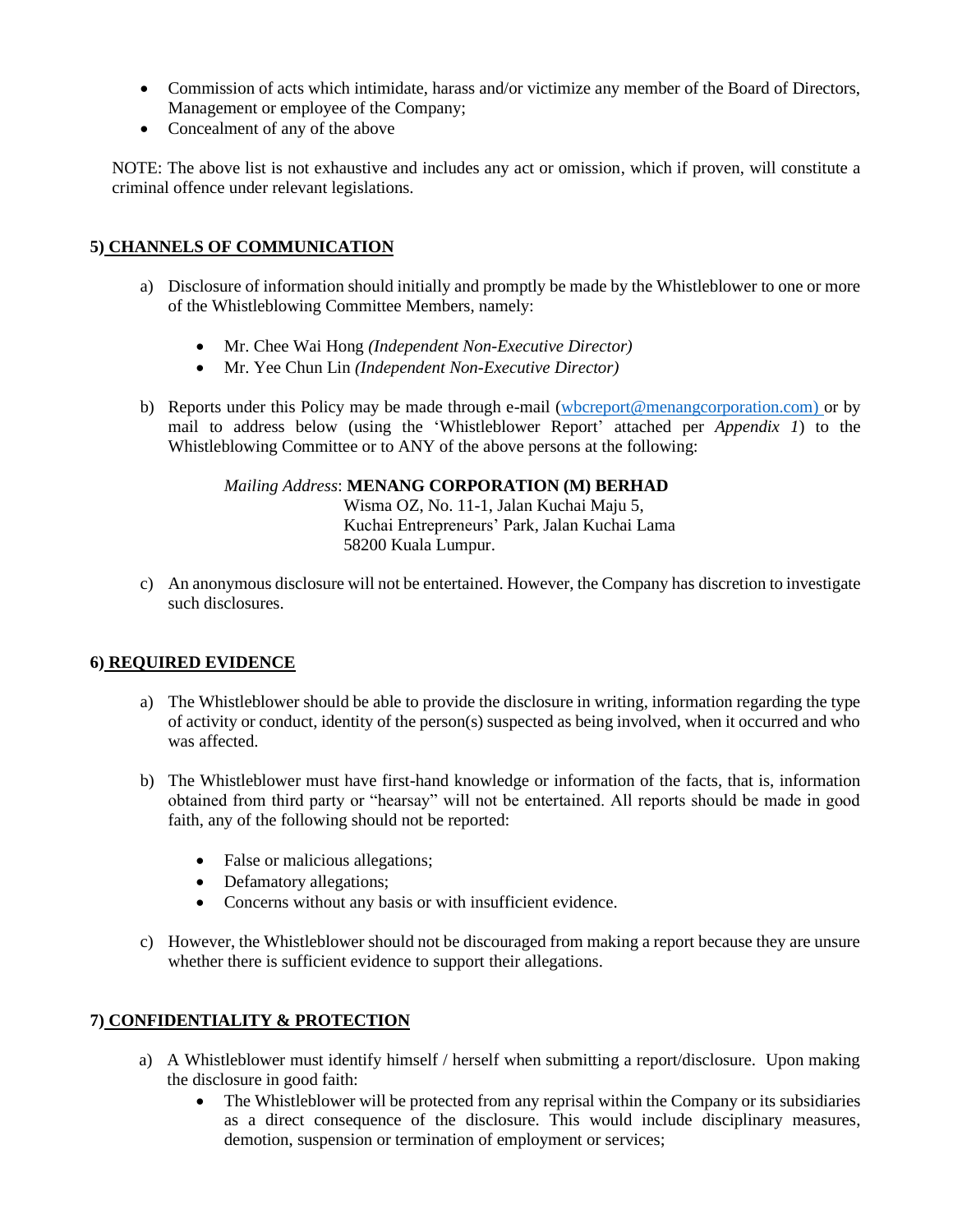- Individuals who have reported a wrongdoing or who have facilitated with the investigations will be protected from any form of retaliation including harassment and victimization;
- Identity shall be protected and remain confidential unless otherwise required by the law or for purposes of any proceedings by or against the Company
- The identity and personal information of the Whistleblower and the alleged wrongdoer may be revealed to persons involved in the investigations or any other process.
- b) Protection under 7(a) above will be accorded by the Company only when the Whistleblower satisfies all the following conditions:
	- The disclosure is done in good faith;
	- The Whistleblower is aware that the information and any allegations disclosed are true;
	- The disclosure made is not for personal gain or interest.
- c) The Whistleblower will be protected under the Whistleblower Protection Act 2010 ("the Act") if he / she makes a disclosure in good faith to an enforcement agency per the Act. If a Whistleblower reasonably believes that he / she is being subjected to reprisal, including harassment and victimization as a consequence of Whistleblowing, he / she may consult or report to the enforcement agency.
- d) The Company views making allegations which prove to be malicious, malafide or knowingly false shall be considered as a serious misconduct and shall warrant appropriate disciplinary action by the Company.
- e) The Company reserves the right to re-route all concerns / complaints submitted which are not related to the above-mentioned concerns (e.g. employee and industrial relations related issues or human resources related issue) to the respective channel within the Company for further action.

#### **8) PROCEDURES**

- a) All reports / disclosures should be addressed to the Whistleblowing Committee ("WBC") for further action.
- b) The WBC will acknowledge receipt within seven (7) calendar days and a 'Whistleblowing Committee Report Form' (per *Appendix 2*) will be filled.
- c) The WBC shall comprise of the following members of the Board of Directors:
	- Senior Independent Non-Executive Director, and/or
	- Independent Non-Executive Director
- d) If any of the Committee Members is suspected of being involved in the improper conduct, he  $/$  she will automatically abstain from attending the meeting.
- e) The WBC shall have the authority to:
	- Determine the legitimacy of the disclosure;
	- Direct further action (which may include suspension of the suspected individual until the outcome of the investigations); and
	- Determine who should conduct the investigation, that is, engage external expertise or from Management
- f) The assigned investigator tasked to investigate must take all reasonable steps to ensure the investigations regarding the disclosure are fair and unbiased and will keep detailed records of all evidence gathered, interviews conducted and all records received which affect the outcome of the investigation.
- g) Upon the conclusion of the investigation, the assigned investigator will present the findings of the investigation to the Whistleblowing Committee who will then determine the next step of action.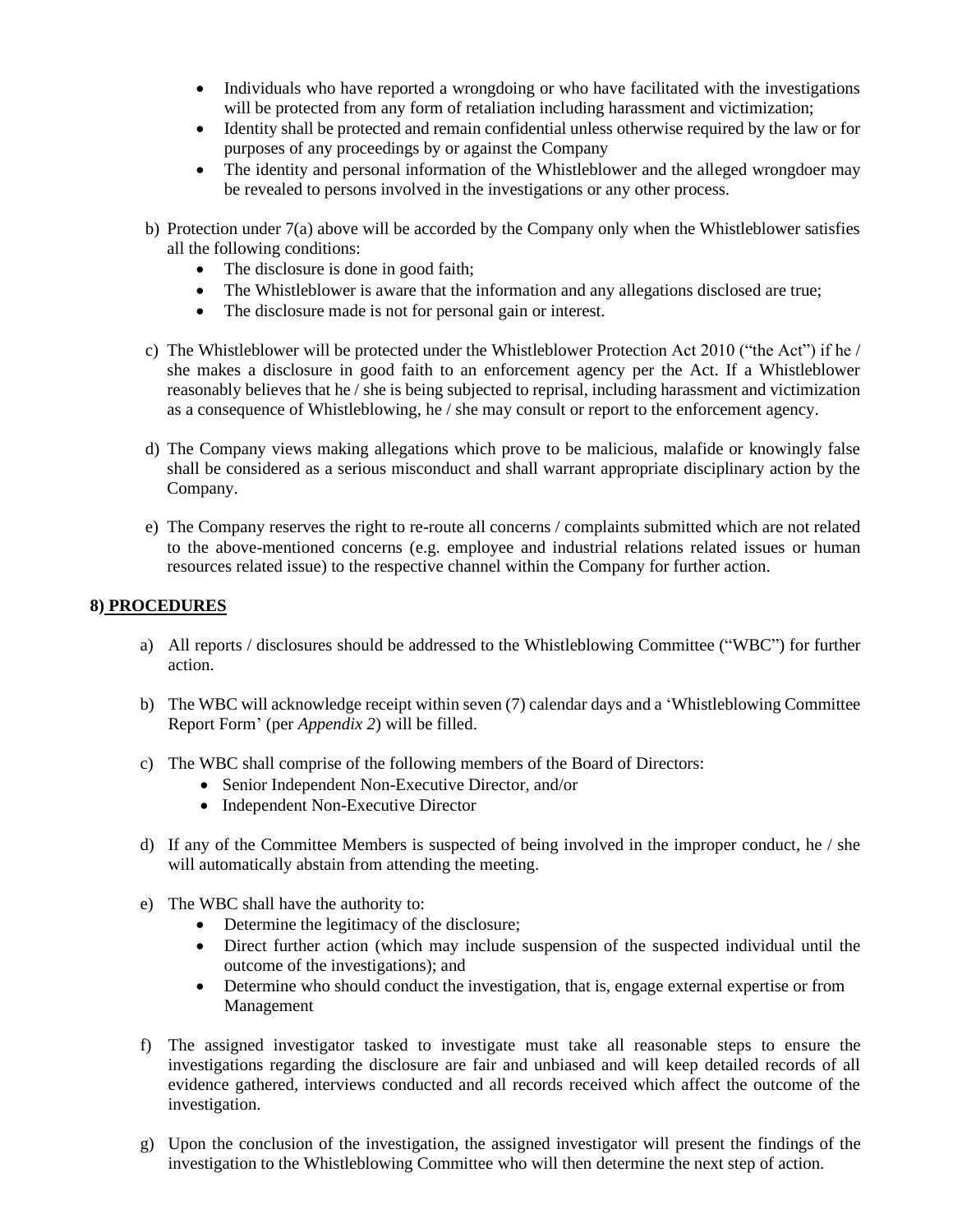h) The Whistleblower, the Board of Directors and if necessary, External Authorities will be notified of the outcome of the investigation accordingly.

#### **9) ROLES AND RESPONSIBILITIES**

- a) Whistleblowers must act in good faith and not make false accusations when reporting.
- b) Suspects must cooperate during investigations (Whistleblower Protect Act 2010 shall apply and identity shall remain confidential).
- c) Whistleblowing Committee Members ("WBCM")
	- Investigate the raised concerns promptly;
	- Maintain confidentiality;
	- Remain independent and non-bias.
- d) Investigation Participants
	- Fully cooperate in the investigation;
	- Be honest and open;
	- Maintain confidentiality and refrain from disclosing the matters;
	- Remain independent and non-bias.

#### **10) REVIEW OF THIS POLICY**

The Board of Directors reserves the right to amend this Policy at any time without notice. Any amendments shall only be enforced once it has been made known to the employees in writing or electronically.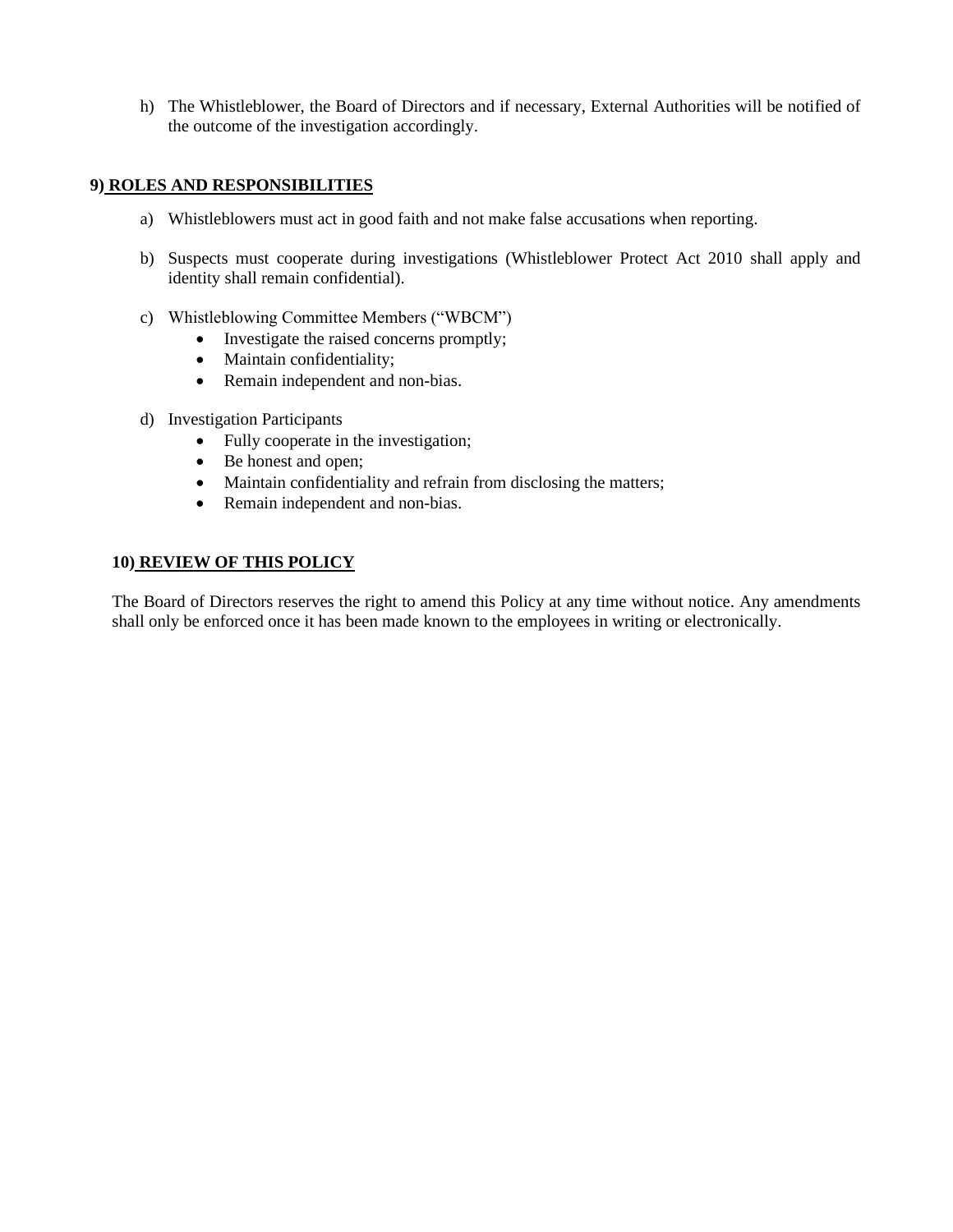#### **WHISTLEBLOWING REPORTING PROCEDURE FLOWCHART**



*Abbreviations:*

**WBC** - Whistleblowing Committee

**WBCM** - Whistleblowing Committee Member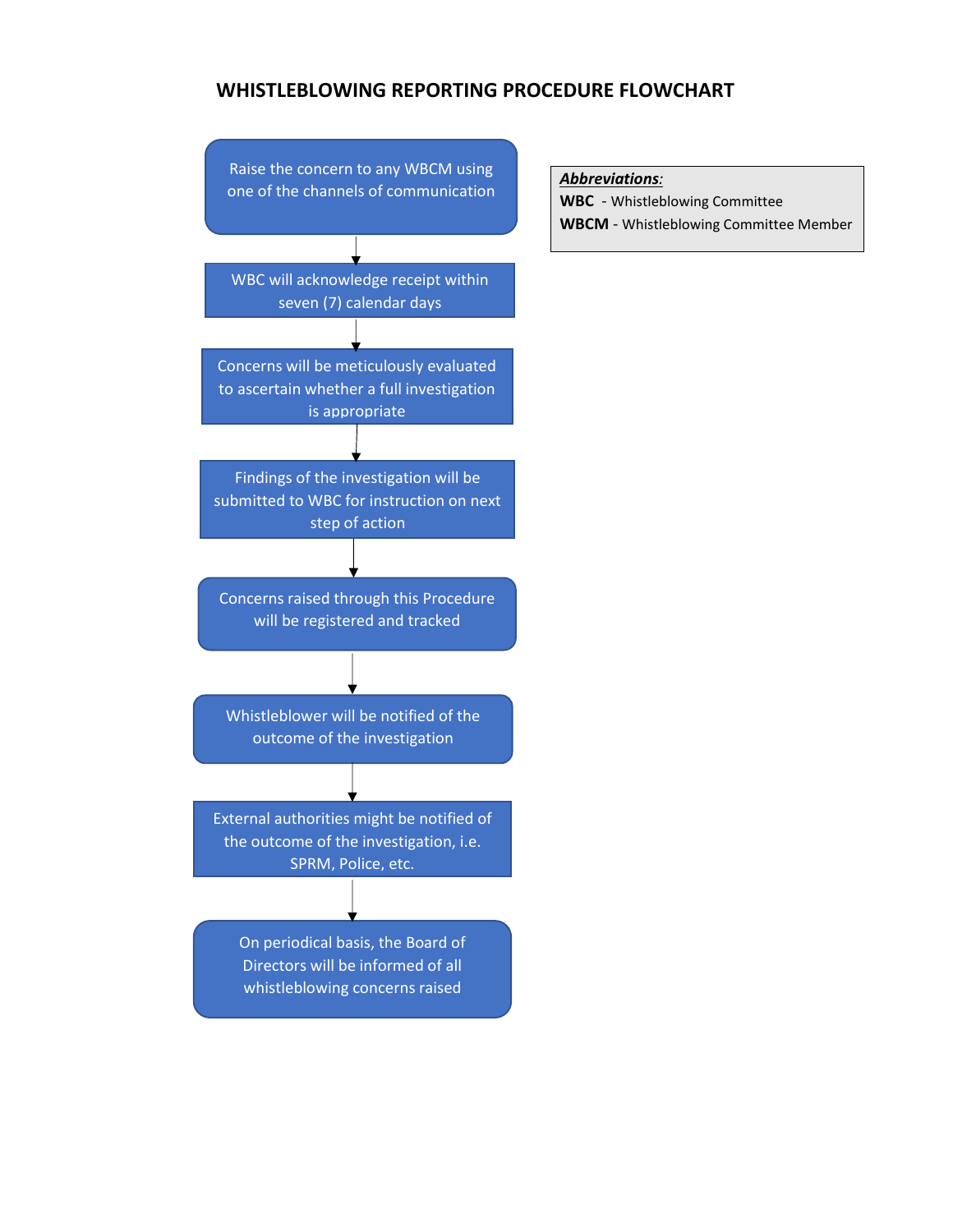



### **MENANG CORPORATION (M) BERHAD**

**Registration No.: 196401000240 (5383-K)**

### **WHISTLEBLOWER REPORT**

*INSTRUCTIONS: Please provide the following details for any suspected Misconduct and submit directly to the Whistleblowing Committee (WBC).* 

*Please note that you may be called upon to assist in the investigation, if required.*

| <b>WHISTLEBLOWER'S INFORMATION</b>          |                       |  |  |  |  |
|---------------------------------------------|-----------------------|--|--|--|--|
| Name:                                       |                       |  |  |  |  |
| Designation:                                |                       |  |  |  |  |
| Company & Department<br>(where applicable): |                       |  |  |  |  |
| Contact No.:                                | <b>Email Address:</b> |  |  |  |  |
| <b>SUSPECT'S INFORMATION</b>                |                       |  |  |  |  |
| Name:                                       |                       |  |  |  |  |
| Designation:                                |                       |  |  |  |  |
| Company & Department:                       |                       |  |  |  |  |
| Contact No.:                                | <b>Email Address:</b> |  |  |  |  |
| <b>WITNESS(ES) INFORMATION (if any)</b>     |                       |  |  |  |  |
| Name $(1)$ :                                |                       |  |  |  |  |
| Designation:                                |                       |  |  |  |  |
| Company & Department:                       |                       |  |  |  |  |
| Contact No.:                                | <b>Email Address:</b> |  |  |  |  |
|                                             |                       |  |  |  |  |
| Name (2):                                   |                       |  |  |  |  |
| Designation:                                |                       |  |  |  |  |
| Company & Department:                       |                       |  |  |  |  |
| Contact No.:                                | <b>Email Address:</b> |  |  |  |  |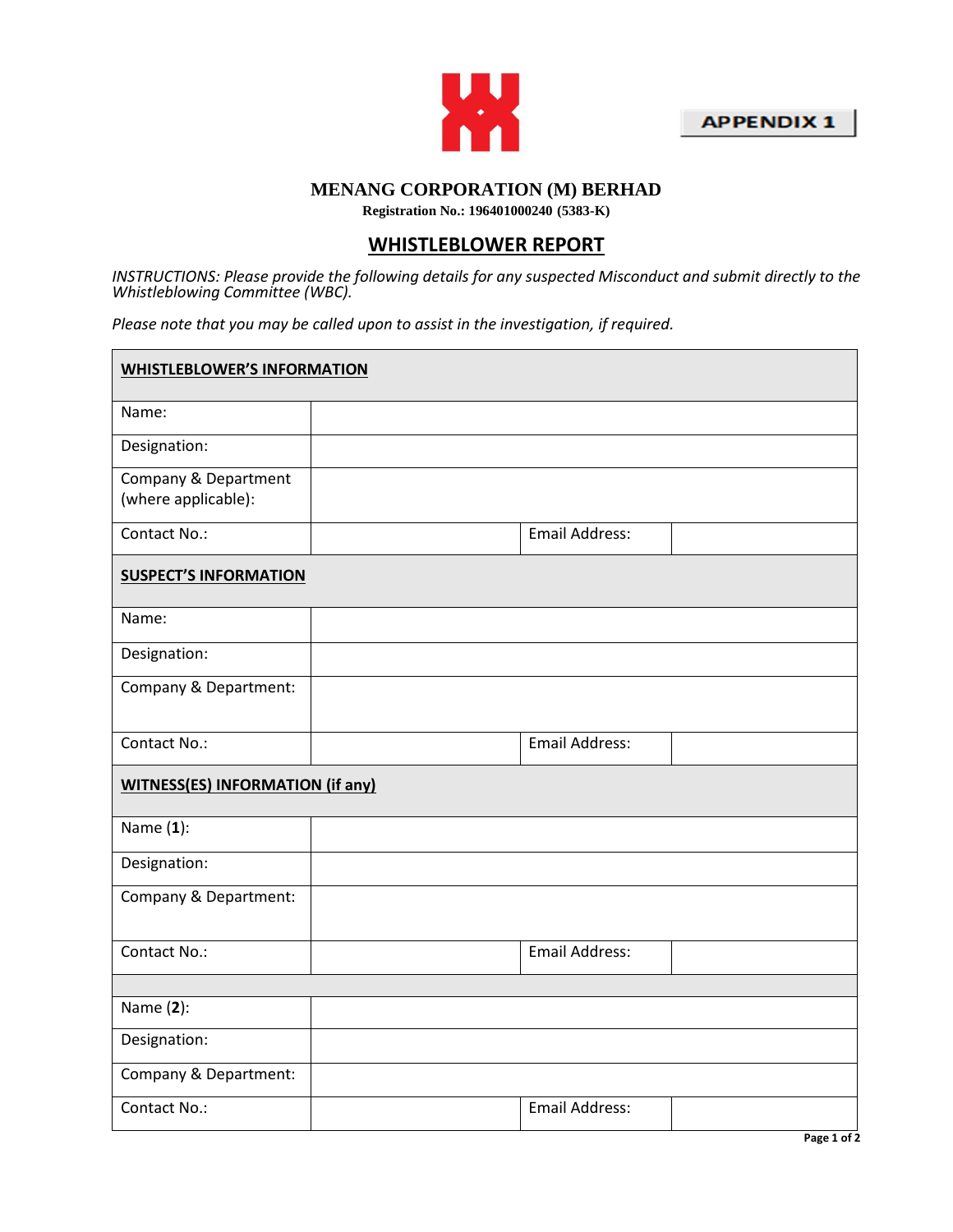#### **COMPLAINT:**

*Briefly describe the Misconduct and how you know about it. Specify what, who, when, where and how. If there is more than one allegation, number each allegation and use as many pages as necessary.*

|  |  |  |  |  | 1) What was the Misconduct that had occurred? |
|--|--|--|--|--|-----------------------------------------------|
|--|--|--|--|--|-----------------------------------------------|

2) Who (Suspect) had committed the Misconduct?

3) When did it happen and when did you notice it?

4) Where did it happen?

5) Is there any evidence that you could provide?

6) Are there any other parties involved other than the suspect stated above?

7) Do you have any other details or information that would assist us in the investigation?

| 8) Any other comments? |       |  |  |  |  |
|------------------------|-------|--|--|--|--|
|                        |       |  |  |  |  |
| Signature:             | Date: |  |  |  |  |
|                        |       |  |  |  |  |

**Page 2 of 2**